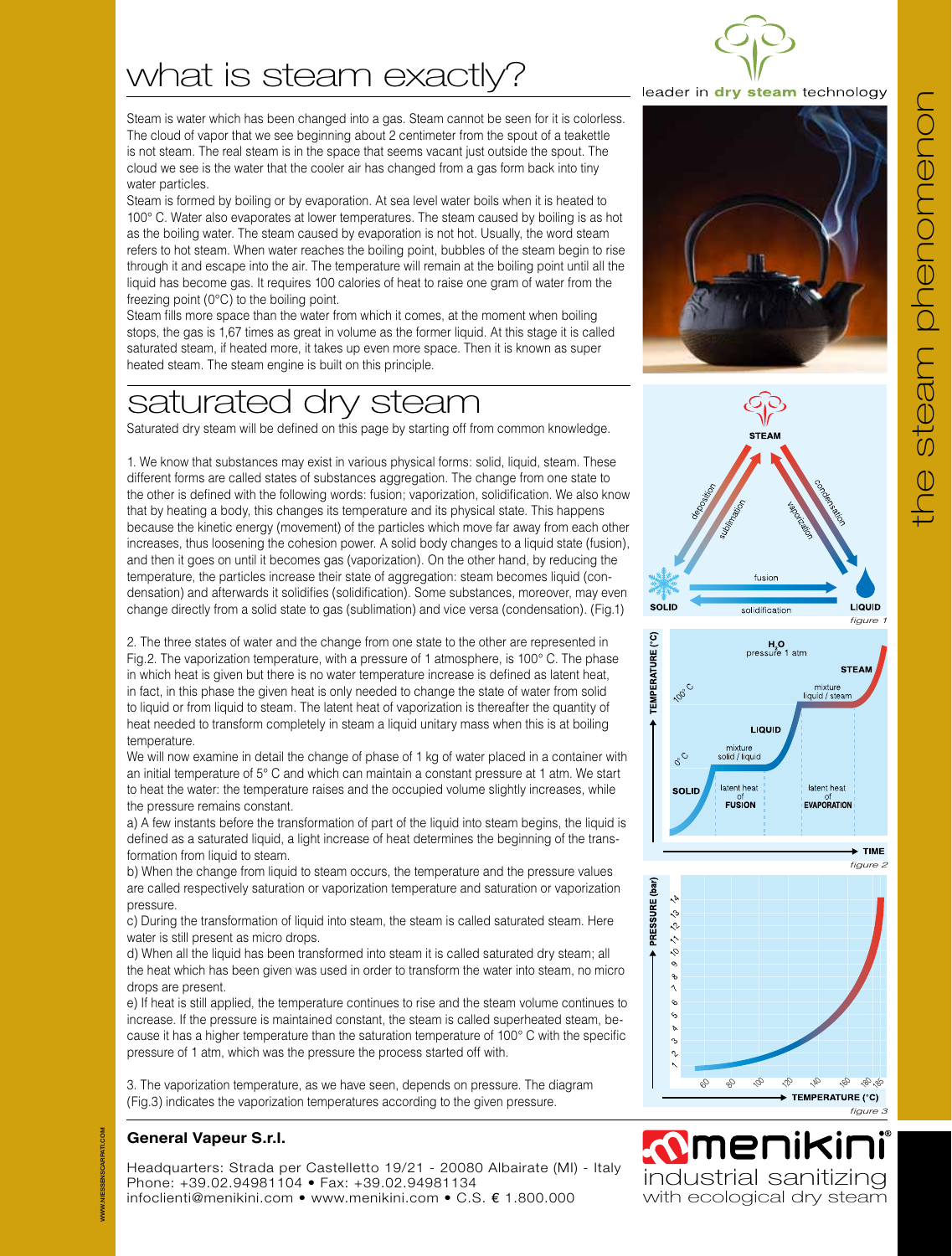## phases from liquid to steam



**Albert** 

leader in dry steam technology

4. GAS<br>temperature higher than 374°

2. SATURATED HUMID STEAM  $I$ iquid + stear

**CRITICAL** *Critical isotherm* 

### The 4 regions of the state of water are:

#### 1. Liquid

2. Saturated humid steam, between lower limit curve and upper limit curve, liquid and steam are present at the same time. In this region water is in the vaporization phase if we go from left to right (this happens by giving heat), in the condensation phase if we go from right to left (this happens by decreasing heat). The upper limit curve identifies the points at which saturated dry steam is obtained and it also represents the border line with the superheated steam.

3. Saturated dry steam, included between the upper limit curve and the critical isotherm.

4. Gas, beyond the region of the superheated saturated dry steam, in this region water has a temperature higher than 374 °C.

The most used diagram to represent the phases of state change of the water from liquid to steam is the Pressure – volume diagram,

made of 3 curves which indicate 4 regions of state of the water.

#### The 3 curves are:

The lower limit curve: is defined by the points at which vaporization begins.

The upper limit

curve: is made up by the points at which vaporization ends. The critical isotherm: is made up by the points at which the transformation from steam to gas occurs.

PRESSURE

 $\overline{ }$ 

1. LIQUID

The three curves have in common the CRITICAL POINT, in which the conditions for liquid, saturated steam and gas state coexist, therefore a light variation of pressure, volume or temperature may determine the instant change from one state to the other.

# the humidity ratio of dry steam

**Saturated humid steam** is defined as the steam in which water is present at a liquid state as micro drops. In this case the above-mentioned ratio is between 0 and 1.

**Saturated dry steam** is defined as the steam in which no water is present in a liquid state as micro drops. In this case the above mentioned ratio is equal to 1. We might also refer to saturated dry steam when the ratio value is 0.94 - 0.95. In other words, near to 1 even if not equal to 1. Such humidity ratio is obtained with boilers which generate steam at a temperature ranging from 140° to 180° C with a pressure between 6 and 10 bar. In this case the steam contains about 5% micro drops of water.

Such steam has:

• a strong sanitizing power: it kills micro-organisms / bacteria by thermal shock.

• a high cleaning capacity: due to the solvent power of the micro drops of water at a high temperature and to the pressure made on the surface to be cleaned.

#### Saturated dry steam is therefore a specific state of steam in which no water parts are present; such a situation occurs in the border area between saturated steam and superheated steam. Moreover, we have seen that the physical properties of steam are characterized by the following:

- Pressure
- Temperature
- Volume
- Steam humidity ratio
- The humidity ratio is a value



which, by varying from 0 to 1, indicates the steam humidity ratio, that is to say, the higher or lower presence of water molecules at a liquid state present in steam.

The humidity ratio is given by the mass ratio between:

#### dry steam

#### –––––––––––––––––––––––––––– dry steam + liquid water

## **General Vapeur S.r.l.**

Headquarters: Strada per Castelletto 19/21 - 20080 Albairate (MI) - Italy Phone: +39.02.94981104 • Fax: +39.02.94981134 infoclienti@menikini.com • www.menikini.com • C.S. € 1.800.000

**MENIKINI**<br>Industrial sanitizing with ecological dry steam

**VOLUME**

3. SATURATED<br>DRY STEAM<br>only steam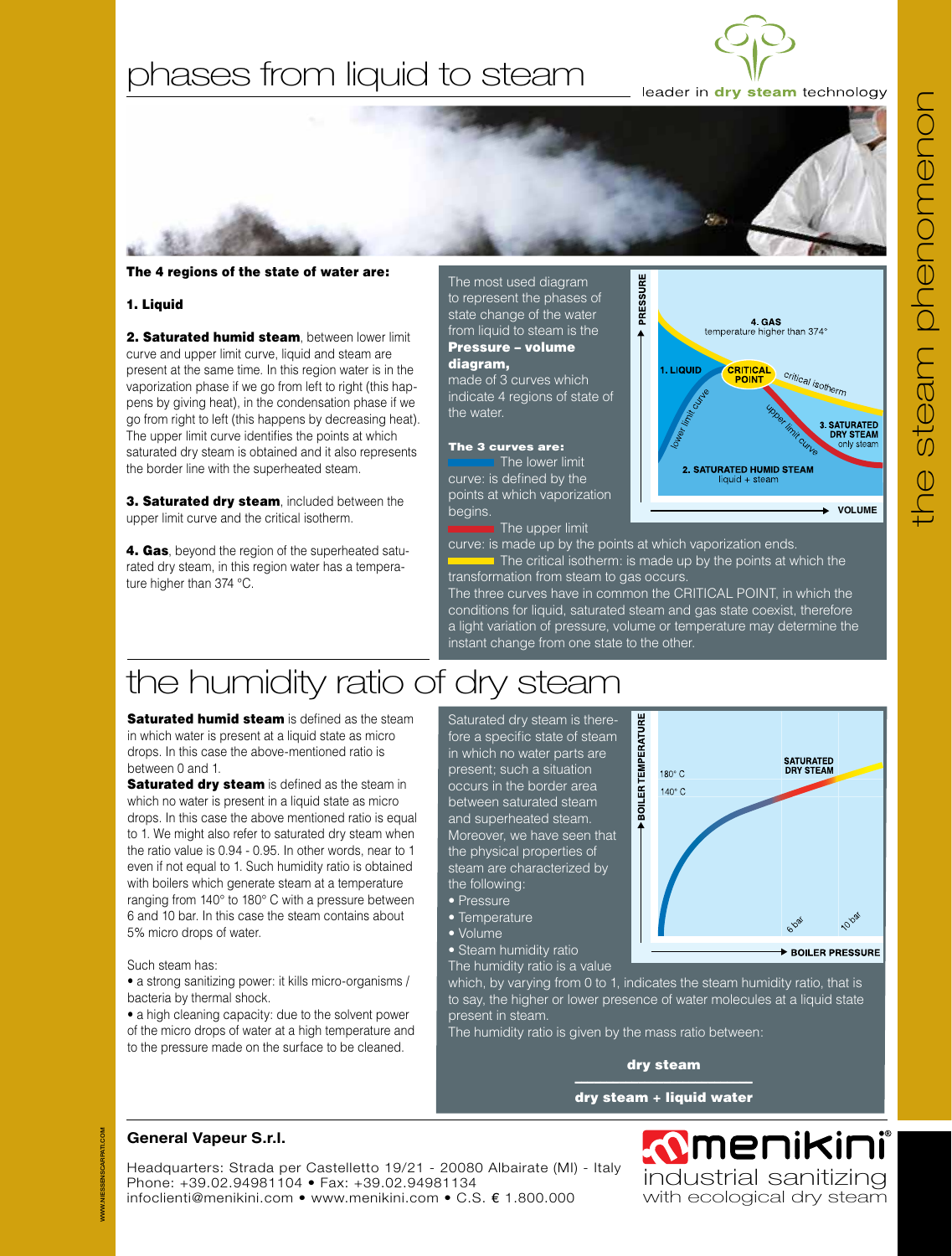# the new way of cleaning



leader in dry steam technology

We could say that saturated dry steam is simply steam brought to high temperatures, generally higher than 140° C. At these temperatures, steam has amazing sanitizing and deep cleaning properties. Moreover, it offers ecological advantages such as the possibility to drastically reduce water and detergents consumption. Saturated dry steam is obtained with the aid of boilers operating at a pressure ranging from 6 to 10 bar and temperatures between 140° and 185° centigrade.

When dealing with problems regarding sanitizing and cleaning of simple and complex surfaces, saturated dry steam represents a powerful instrument, since it combines the following natural powers:

- Temperature
- Humidity
- Pressure

#### Temperature:

High temperature breaks the links between the dirt and the treated surface, killing bacteria and micro-organisms by means of a thermal shock. Moreover,



high temperature makes chemical reactions easier by drastically reducing detergents quantity and action time.

#### Humidity:

Water is called the universal solvent. Even mountains are melted by water. "Dry Steam" contains micro drops of water, which detach the dirt from the treated surfaces, keep it in suspension and avoid letting it into the air.

#### Pressure:

Although, in this case, pressure does not play a primary role in the cleaning function, it plays a synergic role with the other two factors.

## comparing with traditional method

When comparing the phases which characterize the traditional cleaning method with the saturated dry steam procedure, the advantage of the latter is obvious in terms of efficiency. In fact, there are only 3 stages required by saturated dry steam instead of the 6 required by the traditional method.

## Traditional cleaning

- 1. Physical removal of solid dirt
- 2. Pre-wash
- 3. Clean/wash
- 4. Rinse
- 5. Dry
- 6. Disinfection

#### a considerable saving of water



water consumption of traditional pressure washer system about 1.500 - 2000 l/h



water consumption of Menikini 10 kW steam generator about 10 l/h

## **General Vapeur S.r.l.**

Headquarters: Strada per Castelletto 19/21 - 20080 Albairate (MI) - Italy Phone: +39.02.94981104 • Fax: +39.02.94981134 infoclienti@menikini.com • www.menikini.com • C.S. € 1.800.000

#### With reference to efficacy, the cleaning cycle with saturated dry steam compared with the traditional method enables: 1. thermal shock

an efficient sanitizing due to the thermal shock the micro organisms are submitted to, moreover there can be no bacterial adaption to the recurrent use of the chemical agents of the disinfectants.

### 2. ideal for complex surfaces

a more efficient cleaning of complex surfaces due to the possibility to intervene even in difficult areas which could not be reached by the traditional method.

## 3. cleaning electric components

the possibility to clean electric panels, electric connections, engine blocks, refrigerators or electronic parts due to the limited presence of micro drops of water in saturated dry steam and to the rapid drying of the surface by means of heat. *NB: Electric panels and machineries must NOT be connected to the mains supply while cleaning operations are carried out. It is suggested to use compressed air before connecting to the mains supply in order to remove any trace of humidity.*

### 4. no surface damage

The surfaces treated with saturated dry steam will not be damaged by thermal shock.

#### 5. save water

A limited consumption of water: about 1 l/h for every kW, versus 1,500 – 2,000 litres/h of water when using water jet machines.

### 6. environment friendly

A more economical and environmentally friendly technology, in fact the use of detergent is required in only 20% of the cases versus the 100% requirement of the traditional method.

## 7. no contamination risk

a safe method for the operator who does not risk contamination as with traditional methods, or with low and high pressure bolts of water.

**MENIKINI**<br>industrial sanitizing with ecological dry steam

#### 1. Physical removal of solid dirt 2. Clean only with steam or steam/water/detergent

Saturated dry steam cleaning

3. Dry by removal or absorption